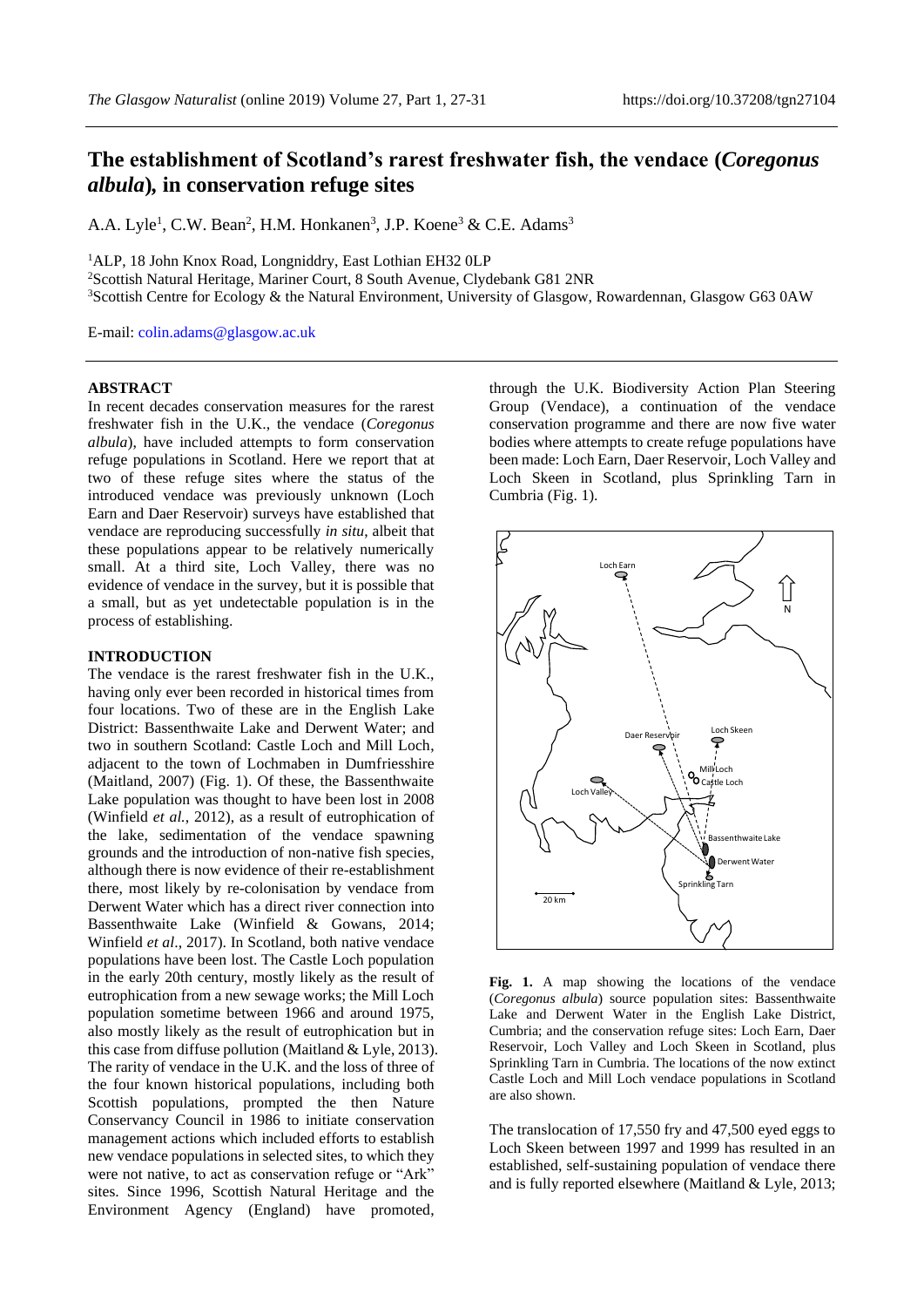Adams *et al.*, 2014). The success of the vendace introduction to Sprinkling Tarn remains unknown.

Here we report on recent surveys at the other three conservation refuge sites to investigate the status of vendace there.

### **METHODS**

Previous attempts to assess whether fish translocations have been successful in Scotland have relied on the use of gillnetting and hydroacoustic approaches (Maitland *et al.*, 2003, 2007). This was based on the understanding that fish are more active and susceptible to capture in gill nets during summer periods, and that vendace occupy the pelagic zone of standing waters at night and are easy to detect and count using hydroacoustic techniques.

The approach taken for Loch Earn and Daer Reservoir differed from this in that surveys were undertaken during the known spawning periods for vendace in the U.K., and sampling effort was targeted towards habitats that matched the spawning substrates considered to be similar to those used elsewhere (Coyle & Adams, 2011). The survey at Loch Valley, however, was conducted in summer since winter access to this more remote upland loch could be uncertain.

#### **Loch Earn (NN644237)**

Loch Earn, in Perthshire, is one of the larger Scottish lochs. It has a surface area of 1,013 ha, a maximum depth of 87.5 m and a mean depth of 42.0 m (Murray & Pullar, 1910). It has a length of 10.4 km and an average width of about 1 km and lies at an altitude of 97 m aod (Fig. 2).

Loch Earn was surveyed between 27th and 29th November 2016 during the vendace spawning period. Single mesh monofilament benthic gill nets (30 m x 1.5 m and 30 m x 3.0 m) of mesh sizes likely to capture adult vendace (i.e. 18.5, 22 and 25 mm mesh, knot-toknot) were used and set overnight - six nets on 27th/28th and four nets on 28th/29th. These nets were set onto the loch bed in littoral and sub-littoral zones of the loch (2-12 m depth) in areas which appeared to be suitable vendace spawning sites (comprising well washed gravel to cobble sized substrate) (Fig. 2).

#### **Daer Reservoir (NS980086)**

Daer Reservoir lies in the Lowther Hills in Lanarkshire within the River Clyde catchment. It is a public water supply controlled by Scottish Water. The reservoir measures 202 ha in surface area, with a maximum depth of 37.1 m and lies at an altitude of 342 m aod (Fig. 3). Daer Reservoir was surveyed on 5th/6th December 2017 during the spawning period for vendace. A combination of benthic Norden survey gill nets (Appelberg *et al*., 1995) (see below) and single mesh size nets (30 m x 1.5 m and 18.5, 22 and 25 mm mesh sizes) were used. Five nets (two Norden nets and one each of the three single mesh size nets) were deployed at sites that appeared suitable for vendace spawning (well washed gravel to cobble sized substrate) in water depths of 4-19 m on the 5th December, left overnight and retrieved the following morning (Fig. 3).



**Fig. 2.** Loch Earn, Scotland showing the 10 benthic gill net locations (E1-E10) used in the survey. Depth contours are in feet (derived from Murray & Pullar, 1910).



**Fig. 3.** Daer Reservoir, Scotland showing the locations of the five benthic survey nets. Bathymetric contours are in metres.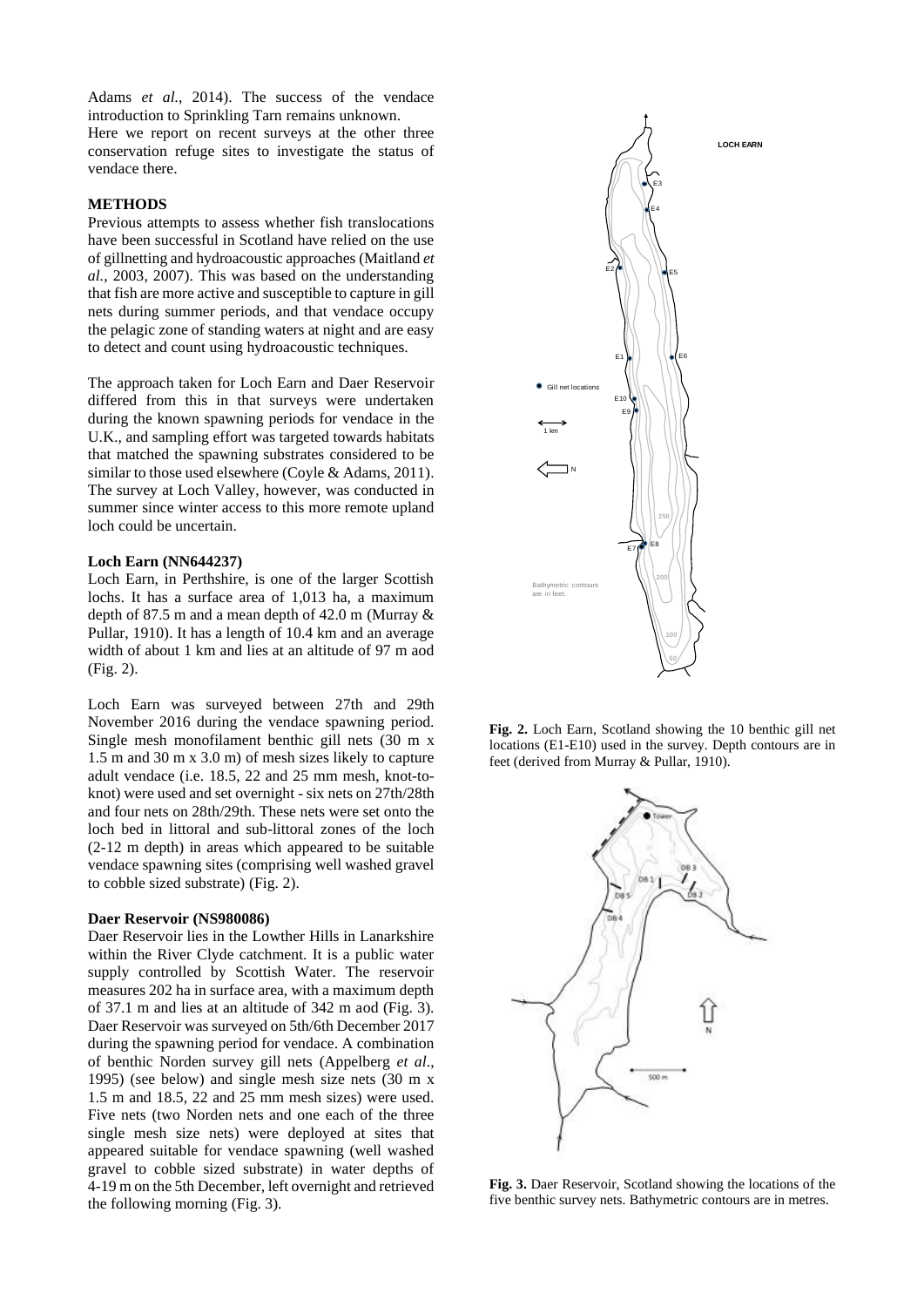### **Loch Valley (NX444817)**

Loch Valley is located in the Galloway Forest Park in southwest Scotland. The loch is 35.8 ha in area with a maximum depth of 17.2 m and lies at an altitude of 322 m aod (Fig. 4).



**Fig. 4.** Loch Valley, Scotland showing the locations of the four survey net sites (VP= pelagic, VB= benthic).

Loch Valley was surveyed during the summer feeding period for vendace. The survey was conducted overnight on 3rd/4th July 2017 using three Norden benthic survey gill nets (30 m x 1.5 m) set onto the loch bed, and one Norden pelagic net (27.5 m x 6 m) set at the water surface. Norden net types comprise 12 (benthic) and 11 (pelagic) panels with mesh sizes 8-55 mm knot-to-knot

(Appelberg *et al.*, 1995). The survey here was deliberately of low intensity to avoid any undue impact on a potentially newly establishing fish population (Fig. 4).

Full details of these surveys are given in the official reports to Scottish Natural Heritage: Adams & Lyle (2017) for Daer Reservoir and Loch Valley, and Lyle & Adams (2016) for Loch Earn.

## **RESULTS**

### **Loch Earn**

Gill netting surveys at Loch Earn captured brown trout (*Salmo trutta*) (N=186)*,* Arctic charr (*Salvelinus alpinus*) (N=21), and a single vendace. The vendace was 209 mm fork length and a  $5+$  years old male which was exuding sperm indicating that it was in spawning condition at that time.

### **Daer Reservoir**

Gill netting surveys at Daer Reservoir recorded brown trout  $(N=37)$  and a single vendace (Fig. 5) which was collected in the 25 mm single mesh size net. The vendace was 211 mm in length and weighed 105 g and was a female that had recently spawned.

### **Loch Valley**

Surveying at Loch Valley recorded brown trout (N=25) but no vendace were found.



**Fig. 5.** The first vendace (*Coreginus albula*) recorded at the Daer Reservoir, Scotland conservation refuge site in 2017.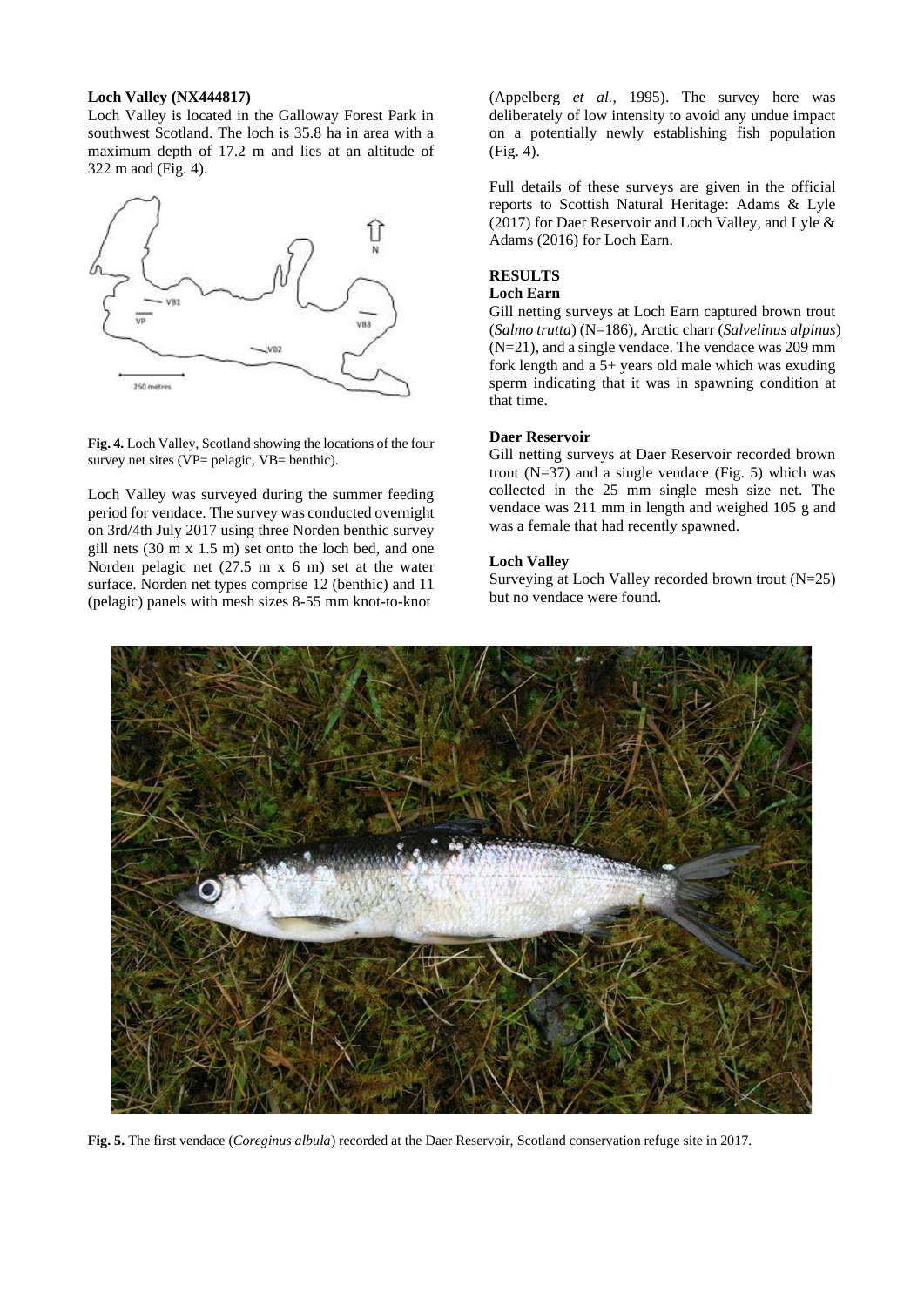### **DISCUSSION**

### **Background - conservation translocations at the refuge sites**

The methodology of refuge site selection and practical translocations of vendace for conservation management in Scotland have been reported more fully elsewhere (Maitland & Lyle, 1990, 2013; Adams *et al.*, 2014), but a brief summary of relevant elements for the three sites examined in this study is given here.

*Loch Earn* In 1989, 8,400 vendace fry from the Bassenthwaite Lake population were introduced into Loch Earn (Maitland & Lyle, 1990). There were no subsequent reports of vendace having established there from (unconnected) netting surveys by others, or by anglers, until a single specimen was caught by an angler in 2005. Consequently, a dedicated gill netting and hydroacoustic survey was carried out in 2007 (Maitland *et al.*, 2007) but vendace were not detected. A second vendace was reported caught by an angler in 2012 and in 2016 the survey for vendace reported here was commissioned by Scottish Natural Heritage.

*Daer Reservoir* Translocations of vendace from the Derwent Water population were made to Daer Reservoir in 1998, 2005 and 2008. In total 25 adults, 12,800 unfed fry and 32,300 eggs were transferred. Extensive gill netting surveys in 2003 (Maitland *et al*., 2003) and again in 2009 (Lyle *et al.*, 2009) both failed to detect any vendace and the status of the conservation translocation population remained uncertain. In 2017 Scottish Natural Heritage commissioned a further survey, the results of which are given above.

*Loch Valley* An introduction of vendace to this site was carried out in 1968 but it failed to establish probably due to acidification (Maitland *et al.,* 2013). Water quality monitoring by Marine Scotland Science has shown that water quality (pH) has shown a consistent recovery from acidification and is now able to support salmonid fish (Harriman *et al.*, 2003).

In 2011, 70,000 eyed eggs collected from spawning vendace from Derwent Water were translocated to Loch Valley (Lyle & Dodd, 2011). Prior to the survey reported above, there had been no attempt to assess the status of this translocation.

#### **Conclusions from this survey**

#### *Loch Earn*

Although only a single vendace was collected from Loch Earn, this result shows that a population of vendace has established and that it has survived for over 27 years, equivalent to at least nine generations since translocation to this location in 1989. Although this survey does not provide for a robust analysis of vendace population size, the very low catch rate compared with that of brown trout and Arctic charr and the absence of any vendace in the 2007 survey (Maitland *et al.*, 2007) suggest that only a very small population of vendace has established in Loch Earn.

### *Daer Reservoir*

Although three separate introductions of vendace were made to Daer Reservoir over a ten-year period (1998-2008) and by different means of material transfer (adults, fry and eggs) it cannot be concluded which of those transfers or methods was successful. However, since vendace live for five to six years (Maitland & Campbell, 1992), the capture of even a single specimen indicates that there has been successful reproduction for at least three generations of vendace in Daer Reservoir since the last translocation in 2008. The indications from this survey are that the population is currently relatively small and if it was one of the later translocations that was first successful it is possible that the population is only now in the process of fully establishing itself.

#### *Loch Valley*

The lack of a record of vendace at Loch Valley does not necessarily lead to the conclusion that vendace have not established there. It is exceedingly difficult to establish presence or absence of any animal that is possibly at low abundance with any low intensity survey technique. The earlier, very extensive and intensive surveying of Loch Earn indicates how easy it is to miss detection of a numerically small fish population. It remains possible that the vendace introduction to Loch Valley, which was made only six years (*ca.* two generations) before the survey reported here, has established a small but as yet undetected population.

### **REFERENCES**

- Adams, C.E. & Lyle, A.A. 2017. *Assessing the Status of Vendace in Loch Valley and Daer Reservoir, 2017*. Scottish Natural Heritage Commissioned Report.
- Adams, C.E., Lyle, A.A., Dodd, J.A., Bean, C.W., Winfield, I.J., Gowans, A.R.D., Stephen, A. & Maitland, P.S. (2014). Translocation as a conservation tool: case studies from rare freshwater fishes in Scotland. *The Glasgow Naturalist* 26(1), 17–24.
- Appelberg, M., Berger, H.M., Hesthagen, T., Kleiven, E., Kurkilahti, M., Raitaniemi, J. & Rask, M. (1995). Development and intercalibration of methods in nordic freshwater fish monitoring. *Water, Air, and Soil Pollution* 85, 401–406. https://doi.org/10.1007/BF00476862
- Coyle, S. & Adams, C.E. (2011). *Development of a Methodology for the Assessment of the Quality of Vendace Spawning Substrate and its Application to Sites in Scotland and Northern England*. Scottish Natural Heritage Commissioned Report No. 308.
- Harriman, R., Watt, A., Christie, A., Moore, D., McCartney, A. & Taylor, E. (2003). Quantifying the effects of forestry practices on the recovery of upland streams and lochs from acidification. *The Science of the Total Environment* 310, 101–111. https://doi.org/10.1016/S0048-9697(02)00626-5
- Lyle, A.A & Adams, C.E. (2016). *Assessing the Presence of Vendace in Loch Earn, 2016*. Scottish Natural Heritage Commissioned Report No. 976.
- Lyle, A.A. & Dodd, J.A. (2011). *Translocation of Vendace from Derwent Water to Safe Refuge Locations (2010/11)*. Report to the Environment